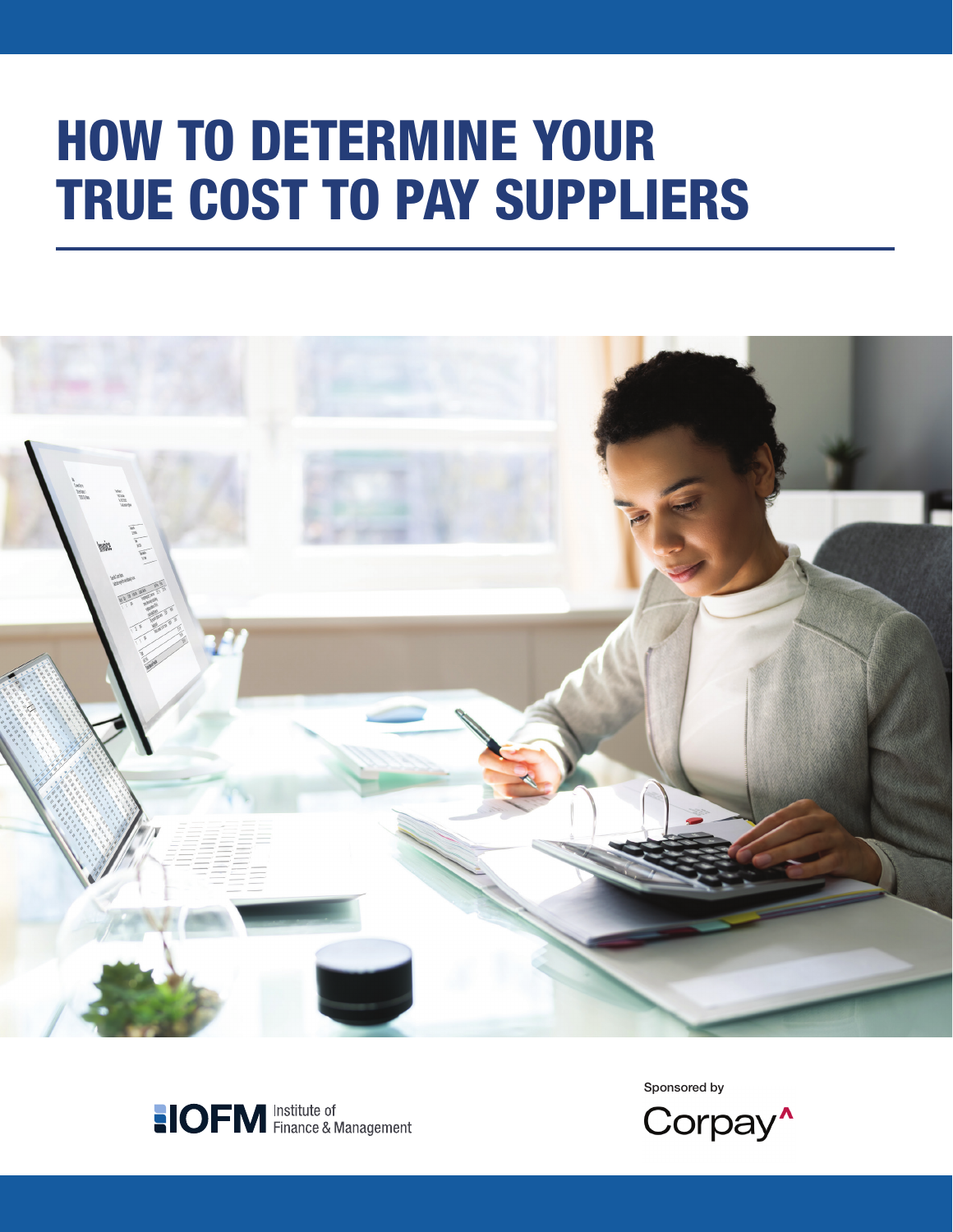Determining the cost of paying suppliers can be tricky.

Many organizations oversimplify or "merge" the variables that affect the cost of making different types of payment. Other organizations overlook "hidden" costs such as the time involved in fielding calls from suppliers, reconciling payments, making paper check payments, or initiating ACH transactions. Some organizations simply don't track these costs at all.

Fifteen percent of organizations admit that they're either "somewhat aware", "not very aware" or "not aware" of the cost of paying suppliers with paper checks<sup>1</sup>. A similar percentage of organizations are not aware of the payment costs for ACH credits. Awareness of the cost of credit cards, debit cards, and virtual card transactions is even lower. Card-usage costs can be cumbersome to understand. Card pricing—which can be bundled or unbundled—does not always use the same service code conventions as cash management fees.

You can't improve what you can't measure. Accounts payable (AP) leaders who want to migrate from paper checks to electronic payments need to understand their current costs in order to make a strong business case to justify the investment. In this white paper, we seek to help AP leaders determine their total cost to pay suppliers, reveal the hidden costs of supplier payments, and detail strategies for reducing payment costs.

## What does it cost to pay suppliers?

Benchmarking payment costs helps organizations identify areas of focus, build a business case for automation, and track their progress in reducing those costs.

Use the payments benchmarks below to see how your AP department measures up against its peers.

**Issuing paper checks.** The median cost to issue a paper check ranges between  $$2.01$  and  $$4$  per check<sup>2</sup>. The more checks an organization issues, the lower its costs are likely to be as it achieves economies of scale. Compared to other payment methods, paper checks typically have the highest labor costs, due in large part to

3 AFP, 2022 Payments Cost Benchmarking Survey

 the controls and manual reconciliation that they require. Other factors that impact the cost to issue a check include wages, check stock, printing, postage, lockbox fees, positive pay services, and escheatment tracking.

- Printing and mailing paper checks. Check printing and mailing accounts for a significant portion of the cost to issue a check. The median cost to print and mail a single paper check ranges between \$0.51 and \$1, with postage representing a large portion of that cost<sup>3</sup>. The high cost of issuing checks, combined with the complexity of printing and mailing paper checks when staff work remotely, will likely put more downward pressure on check volumes.
- Initiating ACH transactions. Organizations are making more payments via ACH credits and debits. ACH credit transactions—often used for supplier payments and payroll—send payments directly to a payee's account. ACH debit transactions—commonly used for recurring payments—pull payments from a payor's account, as directed by a predetermined mandate. The median cost to initiate a single ACH transaction ranges between \$0.26 and \$0.504 . When calculating the cost to initiate an ACH transaction, an organization must consider external costs such as monthly bank fees, ACH fees, and reporting charges, as well as internal costs such as labor, service centers, IT technology, fraud liability, vendor validation, voids, and reissuing. It's important to note that fixed costs have a big impact on ACH transaction costs.
- **Initiating wire transfers.** Like ACH transactions, wire transfers are electronic fund transfers from one bank account to another. Unlike ACH payments, a wire transfer system is a real-time gross system that provides immediate and final settlement that is irrevocable—a big selling point for lower-volume, time-sensitive transactions that are usually of a higher monetary value. But that convenience comes at a cost. The median cost for initiating a domestic or international wire transfer ranges between \$10.01 and \$15.00, although some organizations may pay over \$50 for a wire transfer while others may pay only a fraction of that<sup>5</sup>. International wire transfers typically carry a higher cost because they have more bank correspondents to route the wire through.

<sup>1</sup> AFP, 2022 Payments Cost Benchmarking Survey

<sup>2</sup> AFP, 2022 Payments Cost Benchmarking Survey

<sup>4</sup> AFP, 2022 Payments Cost Benchmarking Survey

<sup>5</sup> AFP, 2022 Payments Cost Benchmarking Survey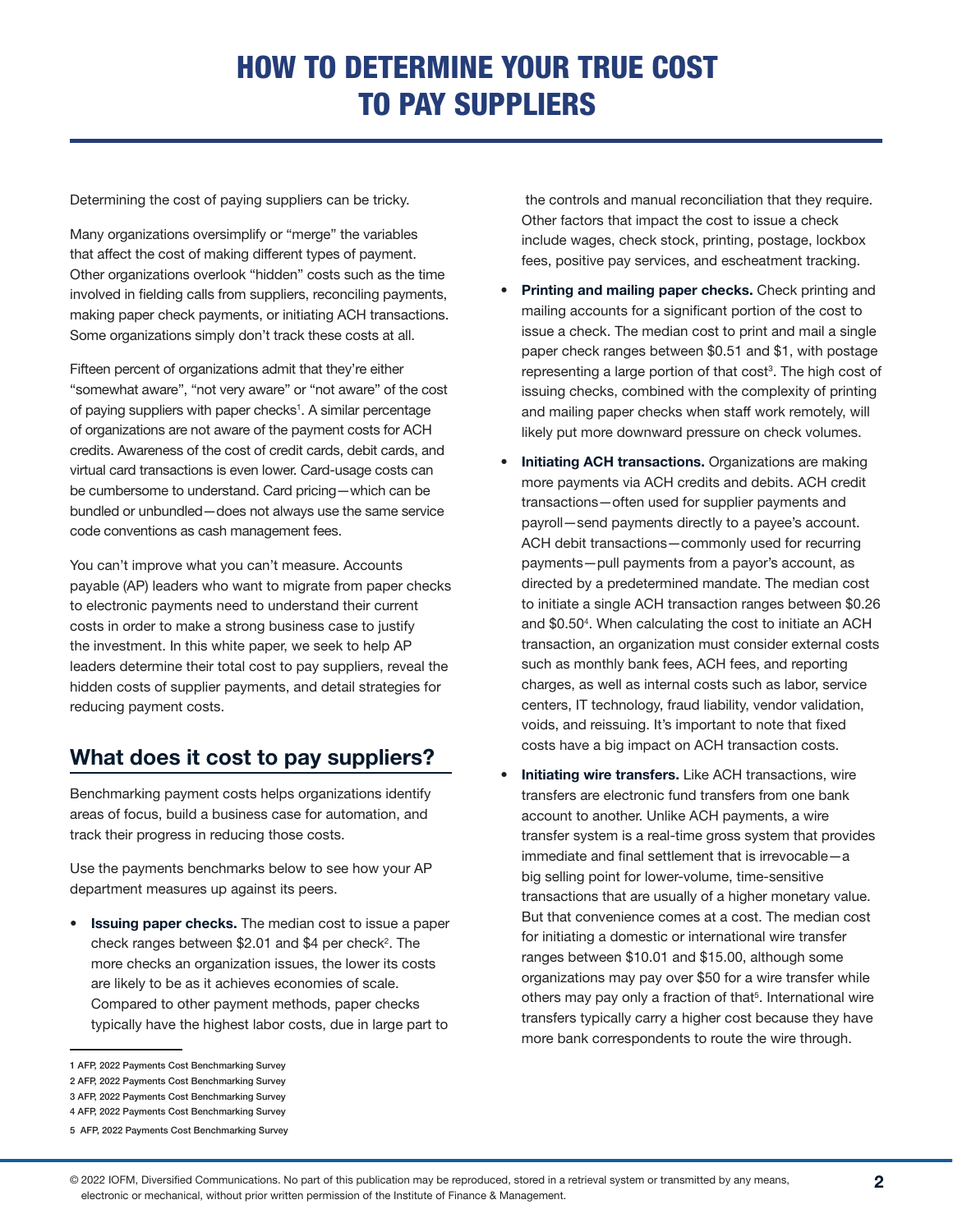

Wire transfers are the payment method of choice for settling many capital market activities, acquisition payments, real estate closings, and foreign exchange settlements.

- Making card transactions. Historically, organizations have used cards for lower-value goods and services or department-based purchases. But in recent years, card usage has increased dramatically, expanding into areas where checks have traditionally been used. In some organizations, capturing card rebates has become a key part of the overall disbursement strategy. The median cost to make a card payment ranges between \$1.00 and \$1.99. For nearly two-thirds of organizations, the cost to make a card payment is less than \$2.00.
- Initiating Real-Time Payments (RTP). Real-Time Payment (RTP) platforms offer both immediate, 24/7 interbank fund transfers, and the capability to have rich remittance data sent with a payment. Ideal for timesensitive transactions such as payments to suppliers and gig workers, the use of RTP is likely to grow. The median cost for initiating and receiving an RTP transaction ranges between \$0.01 and \$2.50<sup>6</sup>. Sixty percent of organizations spend less than \$2.50 to initiate an RTP transaction, with large organizations more likely to spend less than \$2.50 compared to their smaller peers.



Businesses will surely use same-day ACH as a lower-cost alternative to Fedwire for larger B2B transactions.

Assessing your costs to pay suppliers is a first step towards optimizing your payments mix.

## The hidden costs of supplier payments

Many AP leaders are surprised to learn how much it costs their organization to pay its suppliers.

But transaction costs tell only part of the story.

While the transaction fees for different types of payments are clear (they may even be printed on a bank's monthly fee statement), there are some hidden costs that can significantly change the equation. Here's what to consider when assessing the cost for your organization to pay suppliers:

• Fielding calls from suppliers. Few things bog AP staff down like fielding calls from suppliers. Almost two-thirds of organizations surveyed during September 2021 had fielded calls from suppliers in the past 30 days<sup>7</sup>. Many of these calls involve changes to banking account details and issues with shipping or delivering goods. No matter the reason, responding to calls and issues from suppliers pulls AP staff from their work, and can consume a surprisingly big portion of their workday.



Seventeen percent of organization have fielded calls or dealt with issues from suppliers more than six times in the past month.

**Reconciling payments.** Every treasury department wants to reconcile its payments faster. For starters, the sooner an organization reconciles its payments, the sooner it can close its books at month's end, and the sooner it can identify potentially fraudulent transactions. But the changing payment mix has made payment reconciliation more time-consuming. In fact, 30 percent of organizations spend more than four hours per week reconciling their payments<sup>8</sup>. The root of the problem is that check, ACH, Fedwire, RTP and card payments all have unique ways of reporting payment information. While large organizations spend less time than their smaller peers reconciling data, any organization could benefit from the increased staff productivity and enhanced reporting that comes from reconciling payments faster.



Forty-seven percent of organizations with annual revenues of less than \$1 billion spend between one and three hours per week reconciling payments.

<sup>6</sup> AFP, 2022 Payments Cost Benchmarking Survey

<sup>7</sup> AFP, 2022 Payments Cost Benchmarking Survey

<sup>8</sup> AFP, 2022 Payments Cost Benchmarking Survey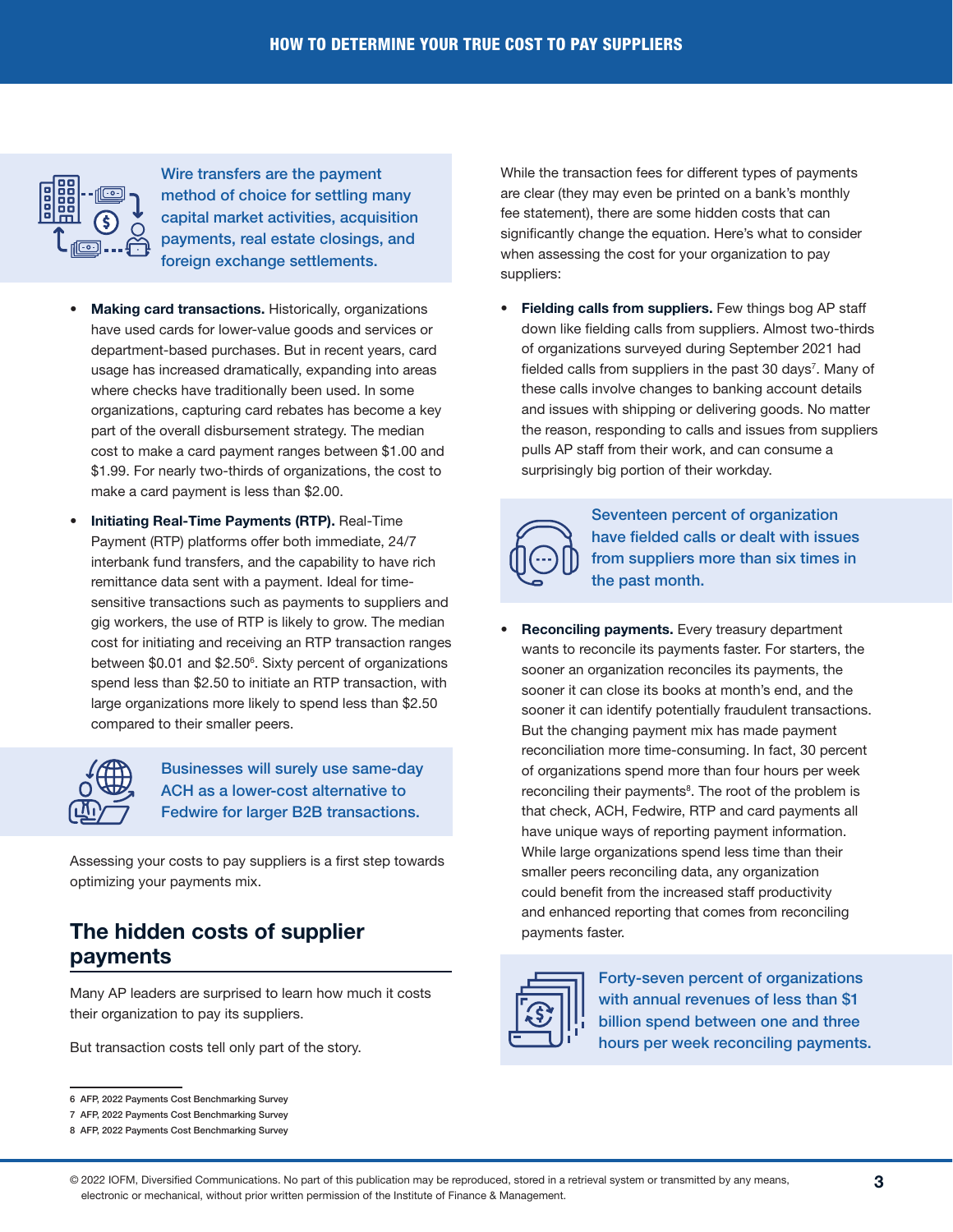• Time spent processing ACH payments. Processing supplier payments, municipal tax payments, payroll, and other payments can be time-consuming, especially if an organization doesn't have an automated ACH solution. One quarter of all organizations spend more than four hours each week processing ACH payments<sup>9</sup>. The smaller an organization, the more time it likely spends processing ACH payments each week. Without automation, AP staff must spend a lot of time screening suppliers against the Office of Foreign Assets Control list, collecting and validating bank account details, gathering payment approvals in compliance with Sarbanes-Oxley, manually uploading payment files to a bank, and reviewing exceptions.



Almost half of organizations with annual revenues of less than \$1 billion spend between one and three hours per week processing ACH payments.

**Time spent processing checks.** A lot of AP staff time goes into getting paper checks into the hands of suppliers. Twenty-seven percent of all organizations spend at least four hours per week processing checks<sup>10</sup>. AP staff must gather the necessary approvals, print the check and remittance document (if it's being mailed with the check), review the issuance file, track down signatures for checks that exceed a certain amount, and stuff envelopes. In the event of a positive pay exception, staff must also issue a stop payment followed by a new check.



Organizations with between \$1 billion and \$4.9 billion in annual revenues spend the most time processing checks each week11.

These tasks, hidden in plain sight, can have a major impact on your total cost of supplier payments.

## Organizations want to reduce the cost of payments

Every business wants to do more with less.

And automating supplier payments is a good place to start.



Seventy-three percent of organizations are currently in the process of transitioning their B2B payments from paper checks to electronic payments<sup>12</sup>.

Seventy-three percent of organizations are transitioning their B2B payments from paper checks to electronic transactions<sup>13</sup>. Before the pandemic, the use of ACH already was nearing parity with check usage<sup>14</sup>. It's safe to assume that many organizations sped up their migration to ACH and other electronic payments when their staff couldn't get into the office to cut checks during the pandemic.



#### Check volumes are down by approximately half since 201515.

Organizations overwhelmingly cite both increased efficiency and reduced costs as the primary reasons for transitioning from paper checks to electronic transactions<sup>16</sup>. Sixty-three percent of organizations would replace paper checks with electronic transactions if there was a cost benefit to doing so. One-third of organizations would transition to electronic payments for any amount of cost savings.

Organizations are embracing ACH to streamline their workflows, reduce exceptions, and achieve Straight-Through Processing (STP). Tellingly, many organizations with over \$5 billion in revenues are automating payments to suppliers as part of their enterprise workflow automation initiatives.

<sup>9</sup> AFP, 2022 Payments Cost Benchmarking Survey

<sup>10</sup> AFP, 2022 AFP Payments Cost Benchmarking Survey

<sup>11</sup> AFP, 2022 AFP Payments Cost Benchmarking Survey

<sup>12</sup> AFP, 2022 Payments Cost Benchmarking Survey 13 AFP, 2022 AFP Payments Cost Benchmarking Survey

<sup>14</sup> AFP, 2019 AFP Electronic Payments Survey

<sup>15</sup> AFP, 2022 Payments Cost Benchmarking Survey

<sup>16</sup> AFP, 2022 AFP Payments Cost Benchmarking Survey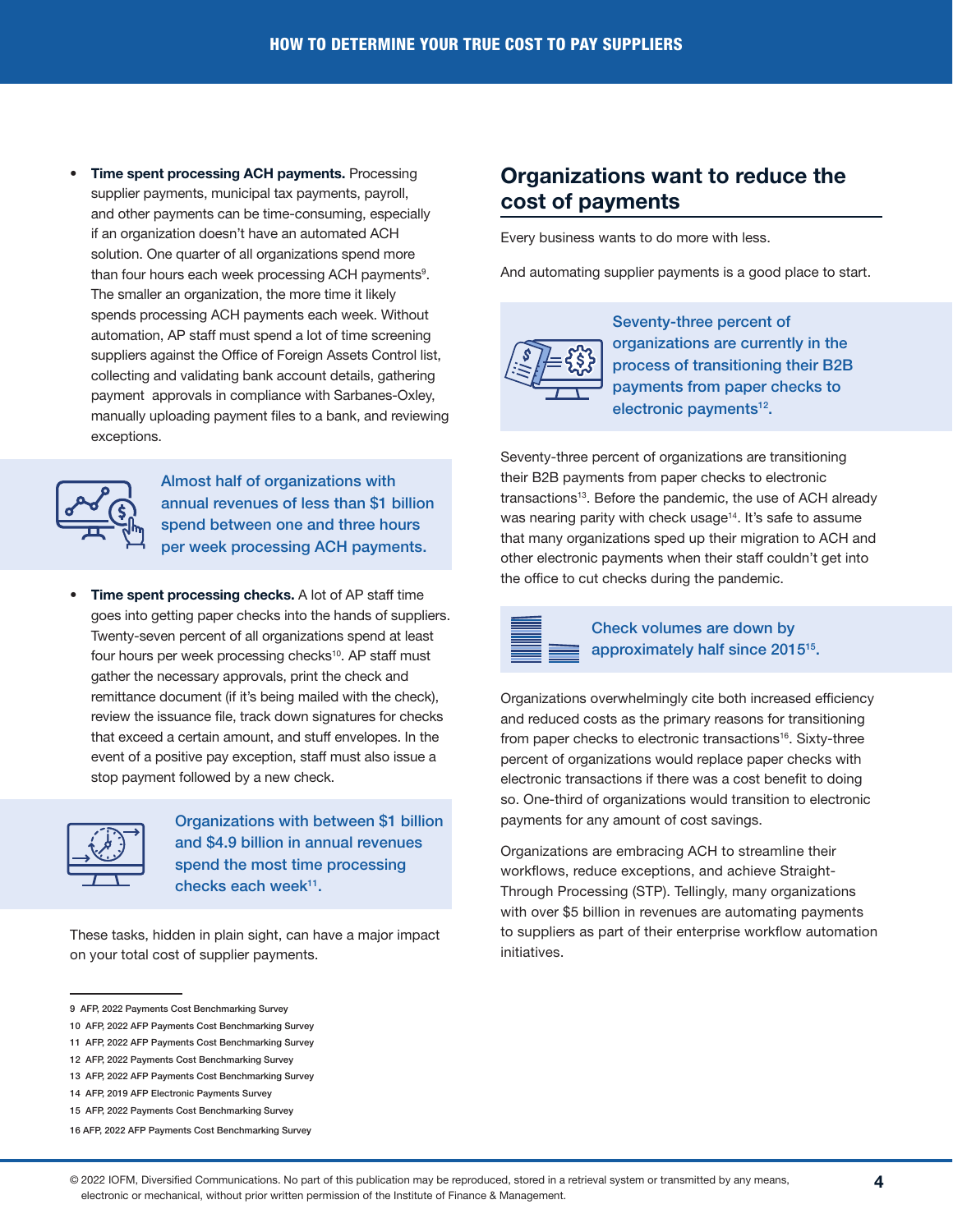The shift to remote working also is contributing to the migration to electronic payments. Paper-based payments are more costly to justify in a remote-work environment, and more prone to fraudulent manipulation due to the low technology needed to produce them.

None of this is to suggest that businesses have abandoned paper checks—86 percent of organizations still use them to pay suppliers. What's more, paper checks still account for 42 percent of B2B payments disbursed by organizations. But when businesses understand the cost of making those check payments, the business case for electronic payments becomes clearer.



While the volume of check payments to suppliers has declined, the average cost to make those payments between \$1 and \$2—has held steady.

## How to reduce the cost of paying suppliers

There's no need to panic if your organization is spending too much to pay its suppliers.

Here are six strategies for reducing your payment costs.

- 1. Make fewer check payments. Checks are the most expensive way to pay suppliers. While switching vendors to electronic payment can be a time-consuming project, keeping to the status quo becomes even more costly in the long run. By automating their supplier payments, many organizations have reduced the number of checks they're writing by about 70 percent.
- 2. Capture more card rebates. There are lots of opportunities to earn rebates, whether by paying vendors within a certain time limit or meeting other requirements that ease a supplier's receivables workload. Between 15 percent and 20 percent of suppliers accept card payments<sup>17</sup>, which is an excellent place to start looking for rebate potential. If even 150 vendors out of every 1,000 suppliers agree to accept

- 18 Corpay internal data analytics as of 2022
- 19 Corpay internal data analytics as of 2022 20 Corpay internal data analytics as of 2022
- 21 Corpay internal data analytics as of 2022

virtual cards, an organization can generate rebates on hundreds of thousands of dollars each month<sup>18</sup>.

- 3. Automate the process of enabling suppliers for electronic payments. A lot goes into setting vendors up for electronic payments. For starters, someone must reach out to each vendor to ask which forms of payment they'll accept, and collect and verify the provided information. This process typically takes about 30 minutes per supplier—meaning it would take 700 hours of enablement work to switch 350 vendors to electronic payments19. Few AP departments have the time for that. Leveraging a payment automation provider's enablement program can reduce this cost and the time your team spends on the process.
- 4. Offload supplier follow-up and outreach. Every year, about 25 percent of suppliers will have changes that require an update to their AP record<sup>20</sup>. Whether it's a change to their company's address, company name, or bank account, it takes about 15 minutes to make each update. A payment automation provider makes these changes on an AP department's behalf.
- 5. Reduce payment errors. Wherever there are manual processes, there will be errors—and initiating payments to suppliers is no exception. It takes an AP professional 45 minutes on average to resolve a single payment error<sup>21</sup>. That means that an organization that makes 1,000 payments per month and experiences a 1 percent error rate will spend 90 hours per year resolving payment errors<sup>22</sup>. Automating supplier payments can help prevent most errors.
- 6. Centralize your operations. Centralized payment operations can deliver big cost savings. Organizations with less than \$5 billion in annual revenues are more likely to have centralized payment operations. By centralizing its payment operations, an organization can achieve economies of scale, consolidate foreign exchange purchases, streamline payment flows, reduce its bank connections, and consolidate its skilled workforce in a single location.

<sup>17</sup> Corpay internal data analytics as of 2022

<sup>22</sup> Corpay internal data analytics as of 2022

<sup>©</sup> 2022 IOFM, Diversified Communications. No part of this publication may be reproduced, stored in a retrieval system or transmitted by any means, electronic or mechanical, without prior written permission of the Institute of Finance & Management.